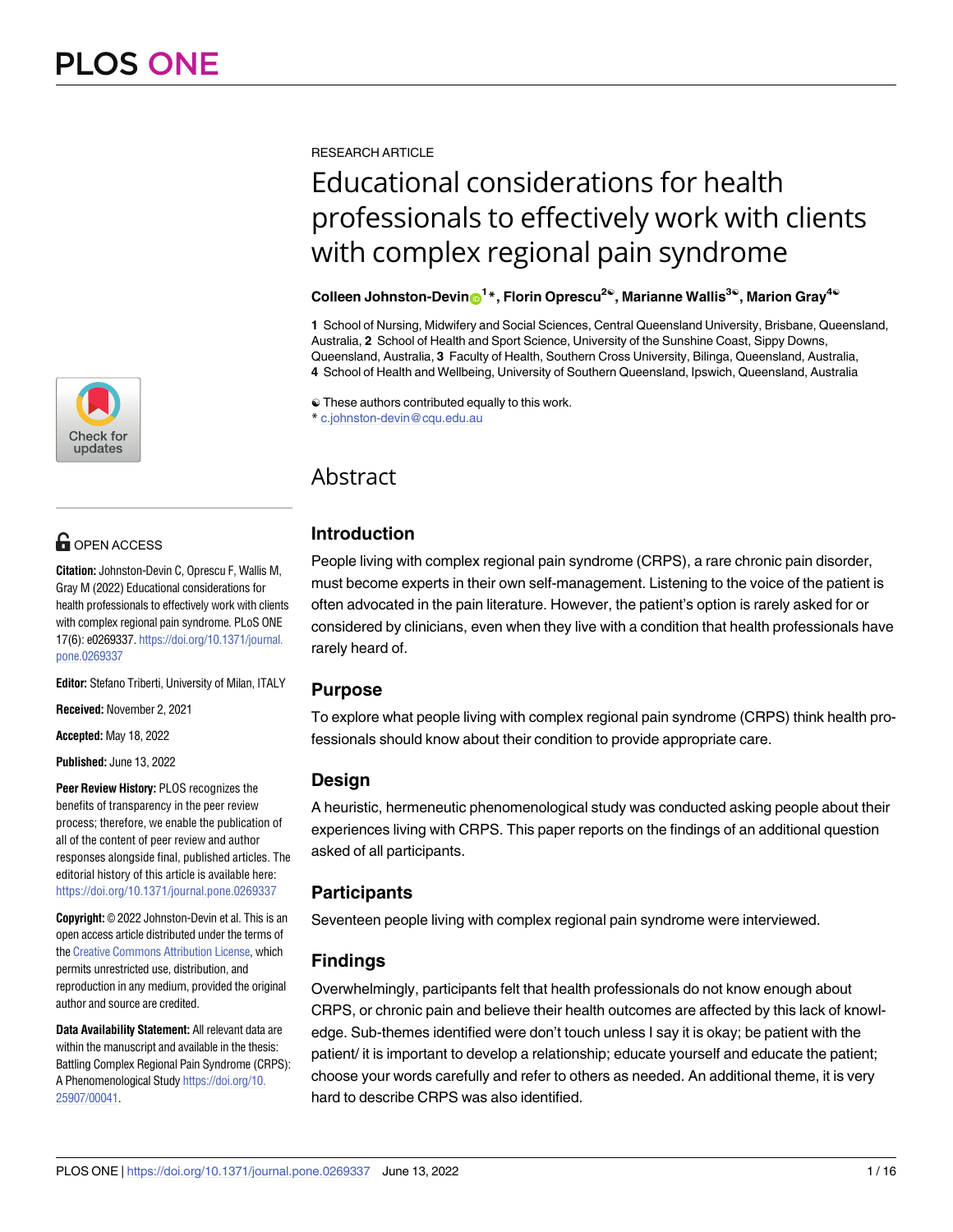<span id="page-1-0"></span>**Funding:** The authors received no specific funding for this work.

**Competing interests:** The authors have declared that no competing interests exist.

### **Conclusions**

Including patients as a member of the healthcare team is recommended to help people take control and self-manage their pain. For true patient centered care to be achieved, health professionals must accept and respect patients' descriptions of pain and their pain experience. This may require additional health professional education at both undergraduate and postgraduate levels in pain and communication to increase their bedside manner and therapeutic communication to deliver care in partnership with the patient.

## **Introduction**

Complex Regional Pain Syndrome (CRPS) is considered to be an immunoneurological disorder [[1\]](#page-13-0). Affecting females more than males, recent research suggests that prior infection or chronic inflammation increases the risk of CRPS developing but the cause has not yet been determined [[1\]](#page-13-0). CRPS most often occurs after fractures and is more common in upper extremities, with approximately 60% of CRPS originating in the arm and 40% in the leg [[2,](#page-13-0) [3\]](#page-13-0). Although intravenous cannula insertion, injections, pregnancy, mild trauma, minor surgery, sprains, immobilisation and stroke or myocardial infarction are known causes, CRPS can also occur spontaneously  $[4-6]$  $[4-6]$  $[4-6]$  $[4-6]$  $[4-6]$ . The average age of incidence ranges from 50 to 70 years of age, although young children have also been diagnosed  $[5, 7]$  $[5, 7]$  $[5, 7]$  $[5, 7]$ . There are a variety of presentations; some patients report symptoms such as hyperalgesia, oedema, temperature and colour changes, allodynia, increased hair growth and abnormal sweating, but the common symptom is pain disproportionate to the precipitating event [\[8\]](#page-13-0).

Despite clear diagnostic guidelines (called the Budapest criteria), diagnosis of CRPS can take years [[9\]](#page-13-0). The consequences of having CRPS can be debilitating and people with CRPS generally have a poorer quality of life, and a higher risk of suicide than people with other chronic pain conditions [[10](#page-13-0)]. As with other persistent pain conditions, there is a high monetary cost to living with CRPS. The global economic burden of pain which lasts for longer than three months is counted in billions of dollars and in the United States, chronic pain costs more than the combined costs of cancer, heart disease and diabetes [\[11\]](#page-13-0). In Australia, these costs are comprised of reduction in quality of life costs, productivity losses, health system costs (such as hospitalisation and pharmaceuticals) and other costs such as modifications, aids and informal costs of care [\[12\]](#page-13-0). Considering the high incidence, damaging psychological effects and high monetary costs, it is important that chronic pain treatment and management are addressed appropriately. Complex regional pain syndrome (CRPS) has been reported to be the most painful condition experienced, but, being rare, it is mostly not known within the health professional community and is even less known within the general public [[5,](#page-13-0) [13\]](#page-13-0). When diagnosed with a rare condition, lack of knowledge about the disorder can negatively impact the level of care provided and hence, the patient can suffer, further increasing both personal and financial costs.

While researchers worldwide attempt to understand the pathophysiology, diagnosis and treatment of CRPS, less attention has been given to understanding the patients' experience of living with the condition. Much can be learned from listening to the voice of patients and this information can be an invaluable tool for current and future health professionals to improve knowledge and provide more effective care. The notions of listening to the patients' voice and patient-centred care are advocated in the chronic pain literature and calls are made by various authors to put the patient at the centre of care and education [[14](#page-13-0), [15](#page-13-0)]. Patients, however, are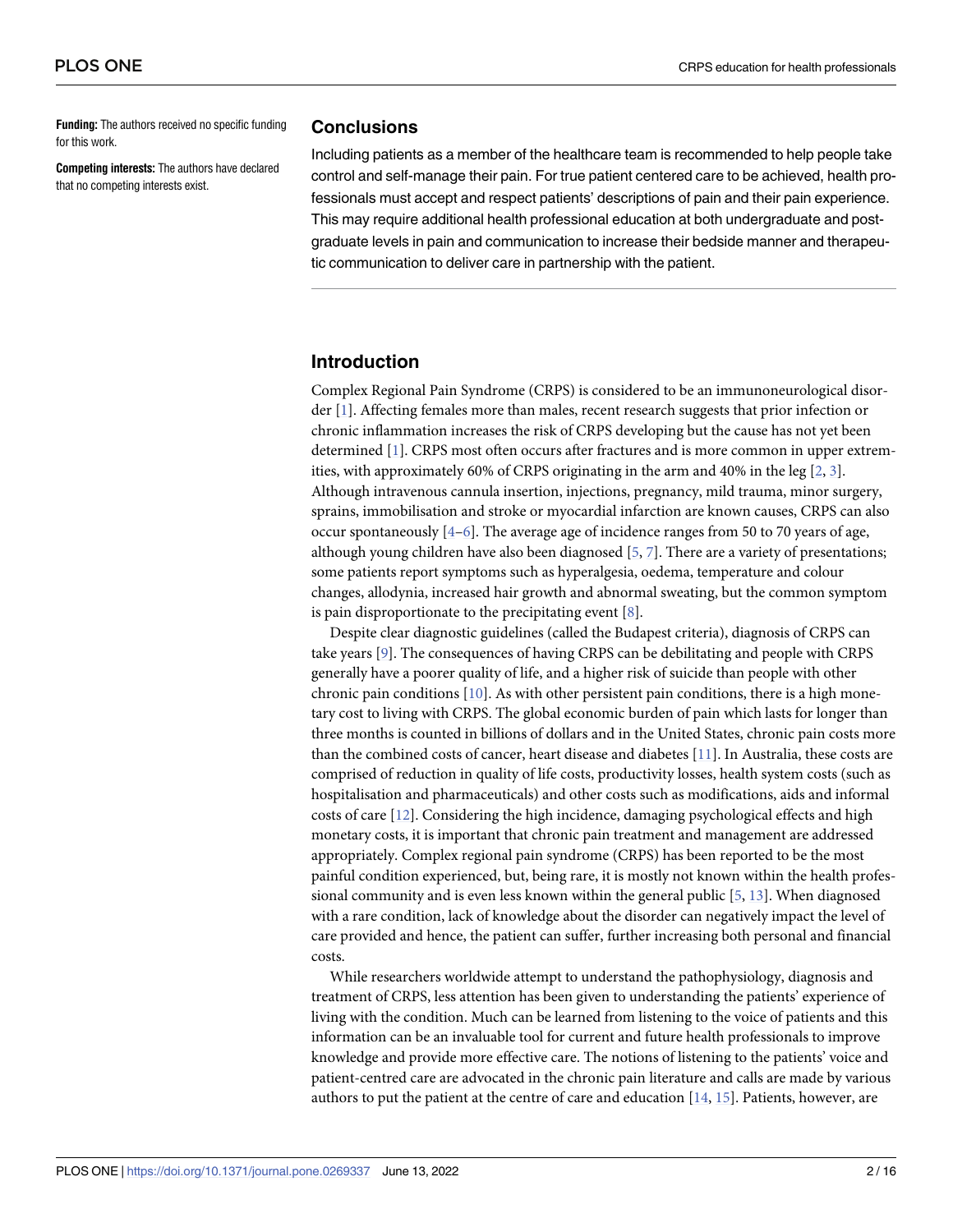<span id="page-2-0"></span>rarely asked for their opinion. This paper reports the findings of a specific question asked of participants in a study examining the lived experience of CRPS. Thus, the research question underpinning this aspect of the larger study was: What do people who live with complex regional pain syndrome want health professionals to know about their condition?

## **Methods**

## **Design**

A heuristic, hermeneutic phenomenological study was undertaken to examine the lived experience of CRPS and further, to ascertain what people living with CRPS thought their health professionals should know to improve their health outcomes. The hermeneutic phenomenological design chosen was informed by van Manen [\[16\]](#page-13-0). Acknowledging that the "(phenomenological) facts of lived experience are already meaningfully (hermeneutically) experienced" [16 p181], such research aims to describe, understand and interpret the experiences of the participants [\[17\]](#page-13-0). This approach to phenomenology was chosen due to it using descriptions of lived experiences as data to describe the essence of a phenomenon [\[16\]](#page-13-0). This article reports on the data related to what health professionals should know about CRPS. The lived experience of living with CRPS is presented elsewhere [\[18\]](#page-13-0).

**Ethical considerations.** Ethics approval was obtained from the University of the Sunshine Coast Human Research Ethics Committee (Approval number S/13/577) before any research activities were undertaken, and each participant provided written informed consent. To maintain participant anonymity, before each interview, participants chose their pseudonyms to be used throughout the study and in publications.

## **Sample/Participants**

People living with CRPS were sought to provide their experiences living with this condition and offer their advice to health professionals. While international guidelines support early diagnosis to improve patient outcomes, delayed diagnosis and treatment are widely reported [[19,](#page-13-0) [20\]](#page-13-0). A purposive sample of 17 people living with CRPS in Australia was recruited from online forums initially, then, internet-based support groups worldwide were approached. Contact was made initially with the administrators of CRPS support groups found on Facebook and Google. After gaining administration approval, information about the study was posted asking for people interested in participating to contact the first author. Every person who responded was sent the Participant Information Sheet and was given the opportunity to ask questions.

The inclusion criteria were the ability to provide informed consent and be interviewed in English during the data collection time frame which was between 2016 and 2017. All participants must have been diagnosed formally with CRPS, but proof of diagnosis was not required. This was consistent with previous studies such as Lewis et al. [[21](#page-13-0)], Packham et al. [\[22\]](#page-13-0) and Ten Brink et al. [[23](#page-14-0)]. Phenomenology does not strive for data saturation and so to gain as much information as possible, every person who fit the criteria was interviewed [\[24\]](#page-14-0). This resulted in 17 interviews meeting the inclusion criteria and being included in the study. These participants lived in Australia, England, Wales, Singapore, and the United States of America.

The age range of the 17 people interviewed for this study was from 22 to 65 years (mean = 44 years). Male to female demographics in this research were in keeping with the one male to three to four females described in the literature and included 14 women and three men [[5](#page-13-0), [7](#page-13-0)]. They had a mean lived time with CRPS symptoms of seven years and the range was from four months to 18 years. The mean time from symptom onset to formal diagnosis was 2.65 years with the longest time to a formal diagnosis being nine years and the shortest being three weeks as seen in [Table](#page-3-0) 1. The table also provides an indication of how many different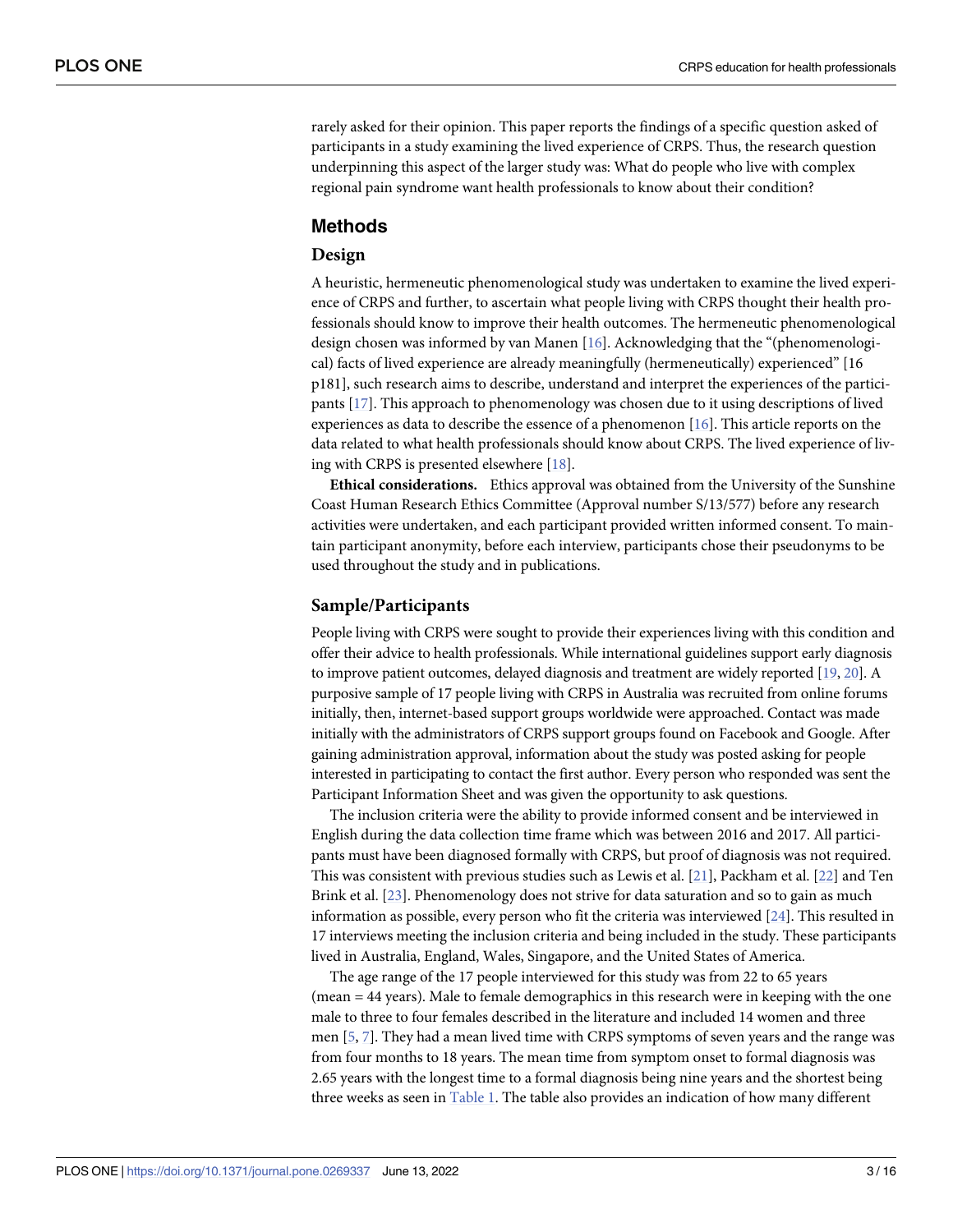| Chosen name | Age | <b>Time with CRPS</b> | Time to formal diagnosis | Affected body part | Surgeon <sup>*</sup> | Pain Specialist | Pain clinic** | <b>Allied Health</b> |
|-------------|-----|-----------------------|--------------------------|--------------------|----------------------|-----------------|---------------|----------------------|
| Karen       | 55  | 7 years               | 3 years                  | Foot               | Yes                  | Yes             | No            | Yes                  |
| Laura       | 29  | 15 years              | 9 years                  | Leg                | Yes                  | Yes             | No            | Yes                  |
| Rosemary    | 64  | 8 years               | 5 years                  | Foot               | Yes                  | Yes             | Yes           | Yes                  |
| Colleen     | 48  | 4.5 years             | 3 weeks                  | Hand               | Yes                  | Yes             | Yes           | Yes                  |
| Sharon      | 46  | 5 years               | 3 years                  | Hand               | No                   | Yes             | Yes           | Yes                  |
| Fred        | 41  | 11 years              | $2\frac{1}{2}$ years     | Arm                | Yes                  | Yes             | Yes           | Yes                  |
| Martin      | 32  | 5 years               | 18 months                | Foot               | Yes                  | Yes             | Yes           | Yes                  |
| Emma        | 45  | 1 year                | 3-4 weeks                | Hand               | Yes                  | No              | No            | Yes                  |
| Jackie      | 55  | 4 months              | 3 months                 | Hand               | Yes                  | Yes             | No            | Yes                  |
| Hannah      | 22  | 8 years               | 2 years                  | Hand               | No                   | Yes             | No            | Yes                  |
| Alice       | 30  | 5 years               | 9 months                 | Leg                | No                   | Yes             | No            | Yes                  |
| Dianne      | 50  | 4.5 years             | 3 years                  | Shoulder           | Yes                  | Yes             | Yes           | Yes                  |
| Jasmine     | 25  | 13 years              | 12 months                | Ankle              | Yes                  | Yes             | Yes           | Yes                  |
| Sarah       | 45  | 16 months             | 13 months                | Knee               | Yes                  | Yes             | Yes           | Yes                  |
| Mel         | 41  | 9 years               | 4.5 years                | Shoulder           | Yes                  | Yes             | Yes           | Yes                  |
| Carolyn     | 65  | 18 years              | 3 years                  | Arm / Leg          | No                   | Yes             | Yes           | Yes                  |
| Paul        | 58  | 8 years               | 2.5 years                | Leg                | Yes                  | Yes             | Yes           | Yes                  |

#### <span id="page-3-0"></span>**[Table](#page-2-0) 1. Patient participant demographics.**

�The surgeon was an orthopaedic surgeon in most cases

\*\*Pain clinic staff may include Pain Management Specialist, Psychologist, Psychiatrist, Nurse, Occupational Therapist, Physiotherapist, Exercise Physiologist and Dietician

<https://doi.org/10.1371/journal.pone.0269337.t001>

health professionals each participant had seen during the course of their condition, demonstrating multiple encounters on which their opinion was based. The list is not exhaustive as participants were not asked to list each health professional they had seen.

## **Data collection**

Pilot interviews were conducted to refine the interview questions and ensure the objectives of the information gathering would answer the research question. During all interviews, a specific question was asked of each participant. "What do you think health professionals should know about your condition to treat you more effectively"? Data collected from pilot interviews, with participants that had been formally diagnosed with CRPS, were included in the analysis because the questions and interview format remained the same in the subsequent interviews.

Semi-structured interviews using the technique suggested by Seidman [\[25\]](#page-14-0) were conducted by the first author in person or over Skype as per the participants' preferences and location. Interviews lasted between 30 and 90 minutes (*average = 51 minutes*) and were audio recorded and transcribed verbatim by either the first author or a professional transcriber.

The first author was diagnosed with CRPS in 2010 and was included in this research as a participant, being interviewed by another member of the research team following completion of the pilot interviews. This interview gave the first author insight into the experience of being a participant in this research leading to an empathetic approach to the interviews. The first author conducted all other interviews.

### **Data analysis**

The data were analysed manually by following the steps outlined by van Manen  $[16]$ . This included holistic, selective and detailed reading of the interview transcripts, identifying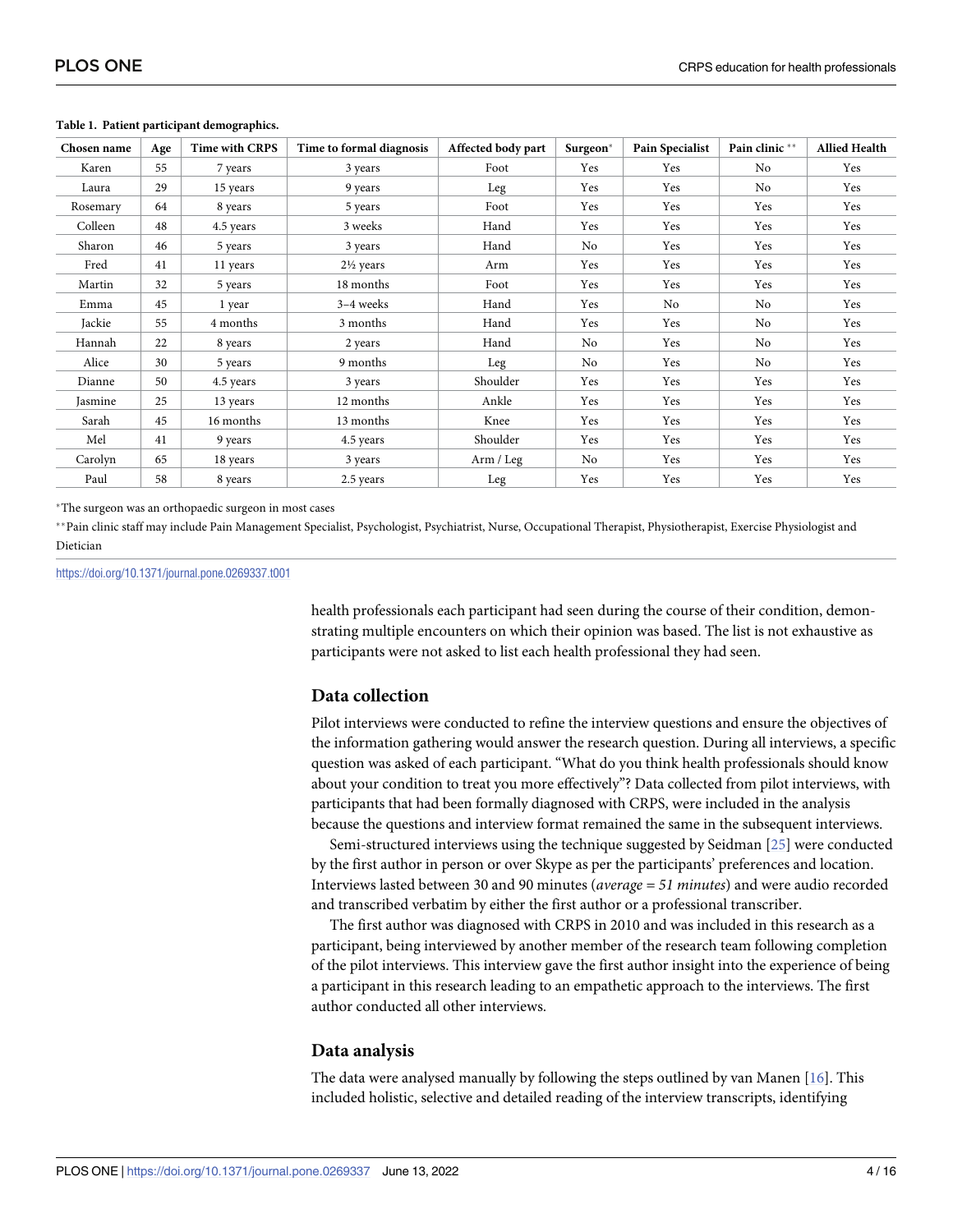<span id="page-4-0"></span>fundamental phrases and asking questions of each line, sentence, and paragraph [\[16\]](#page-13-0). Additionally, the researchers applied the 'hermeneutic circle' which is the process of moving back and forth between data excerpts [\[26\]](#page-14-0), studying sections of text and then looking at it as a whole [\[27\]](#page-14-0), and the heuristic approach of taking a break and looking again [[28](#page-14-0)].

**Rigour.** Rigour was ensured by following the suggestions of Johnston et al. [\[29\]](#page-14-0) who discussed the inclusion of the researcher as a participant in a phenomenological study. Heuristics was included in the design to allow data from the lived experience of the first author, who has been diagnosed with CRPS, to be included as data without it dominating the research [[28](#page-14-0)]. All participants chose a pseudonym to be used throughout the research except for the first author. The use of the author's name highlighted that her data did not dominate other participants voices and safeguarded against unintentional bias in the analysis. It also made explicit the preconceived understandings and assumptions of the first author which is necessary for phenomenological research [[16](#page-13-0)]. Additionally, a reflexive journal was kept which ensured the decision trail could be followed by co-authors [\[27\]](#page-14-0). Essential and incidental themes in the data arose through the isolation of thematic statements and consensus agreements of the authors and the use of representative quotations from participants also adds transparency and trustworthiness to illustrate the interpretation of the findings presented [\[30\]](#page-14-0). In the writing of the findings, readers can then judge the credibility and possible generalisability, or transferability to their own settings [\[30\]](#page-14-0).

## **Findings**

The overwhelming theme that emerged from the data was that health professionals do not know enough about CRPS. This lack of knowledge was thought by participants to lead to poor treatment decisions by clinicians which affected participants' health outcomes. The major theme, therefore, can be broken into five sub-themes which are:

- Don't touch unless I say it is okay
- Be patient with the patient/ It is important to develop a relationship
- Educate yourself and educate the patient
- Choose your words carefully
- Refer to others as needed

An additional theme was also identified—It is very hard to describe CRPS.

The major theme and sub-themes are now summarised followed by the second theme. This includes direct quotations from participants which serve as demonstration of how the findings emerged from the data [\[27\]](#page-14-0).

## **Theme A health professionals need to learn/know that CRPS exists**

A common response is exemplified by Hannah who said, "Oh God, where to begin with that?. . . I think they should know more about CRPS. I don't think a lot of them do know about it." Carolyn also stated, "and the physios, because the physios don't understand either". All participants had encountered at least one health professional who had not heard of CRPS. While participants did not expect all health professionals to have extensive knowledge, some knowledge was reported to lead to a better understanding of symptoms and less wasted time in the initial stages of the disease.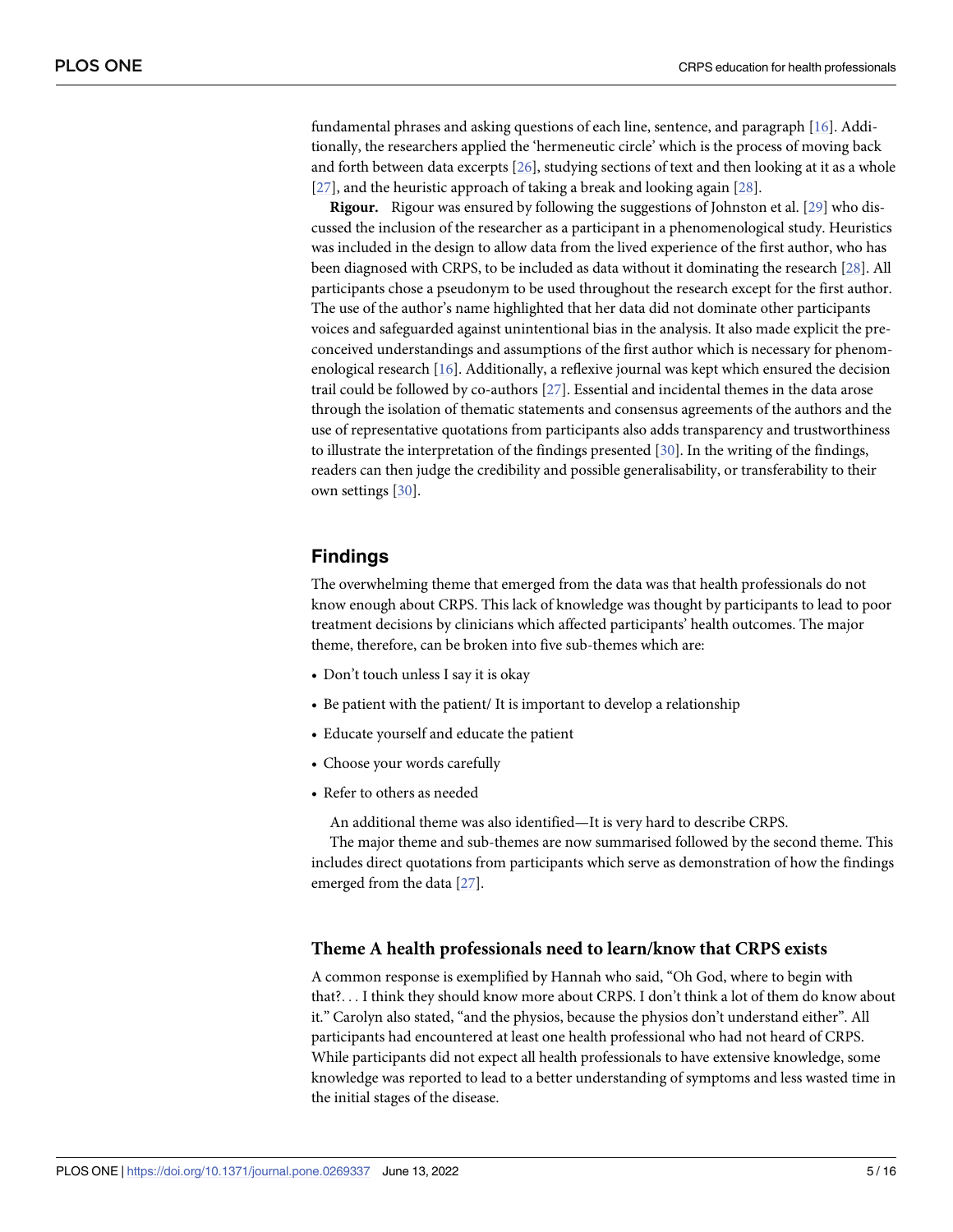They wanted to get a second opinion and I had to wait at outpatients forever, and then I saw the resident, who had never heard of it, and then I had to wait for the registrar to come and he'd never heard of it. . . . . And then every time I went back to the hospital clinic, it was the same thing. I just had to sit and wait, and wait, and wait until the right person came. Colleen

According to participants, lack of knowledge of CRPS (and chronic pain in general), often lead to disbelief by the health professional or the thought that symptoms were"psychosomatic". Those participants who had been injured at work expressed similar experiences with practitioners they dealt with through Work Cover.

*The pain specialist wanted permission to be able to put me on like a Ketamine infusion. Which wasn't given permission by Work Cover; they weren't going to cover that. So he then asked for a spinal cord stimulator, which wasn't approved either*. *Mel*

Many participants also assumed that had health professionals believed them they would have been diagnosed earlier. As stated by Dianne, "I'm fairly sure that if I had been diagnosed within that first year, within six months, three months, and had been using these treatments, that I would have made a full recovery". Many participants were unhappy with the initial care they had received when first experiencing symptoms and were aware that "if it's treated within in the first 3 months it can go into remission"

After commencing CRPS treatment, participants described difficulty getting specific advice. For example, Martin described an encounter between his wife and the local pharmacist when asking about medication side effects. Pain clinic staff did not always understand the changeable nature of CRPS, and one participant felt that some of the pain management specialists she had encountered "don't know about neurological pain" and said a neurologist had agreed with her.

*They should realise that each day is different. That pain is*. . . *you can't see a person's pain. A person on a good day might look perfectly normal. But that night they'd be very different. They need to realise that because a person can do one thing one day, or one week, doesn't mean they can keep doing it. The next week things might be very different. That pain and the limitations vary*. *Rosemary*

Jasmine expressed hope for better understanding of the physiological nature of CRPS leading to attitude changes in the future. She wanted health professionals to "realise how much actual pain we're in for a legitimate physiological reason. . . and until then it's not presumed that we're making it up". Such lack of knowledge and understanding was deemed unacceptable in some health professionals.

Within this major theme, there are five sub-themes which relate to specific topics that participants felt their health professionals should know regarding complex reginal pain syndrome.

**Sub-theme 1. Don't touch unless I say it is okay.** Besides knowing about the existence of the condition CRPS, participants felt that health professionals should know not to touch them without first asking permission. Alice found people touched her legs more often once she began using a wheelchair but stated, "I've seen them do it to other people in wheelchairs". This invasion of personal space heightened the participants feelings of discomfort and distrust. Touching the affected limb, particularly in the early stages of CRPS can be extremely painful. Doctors and nurses were considered the worst offenders of unexpectedly touching participants, even those clinicians with knowledge of CRPS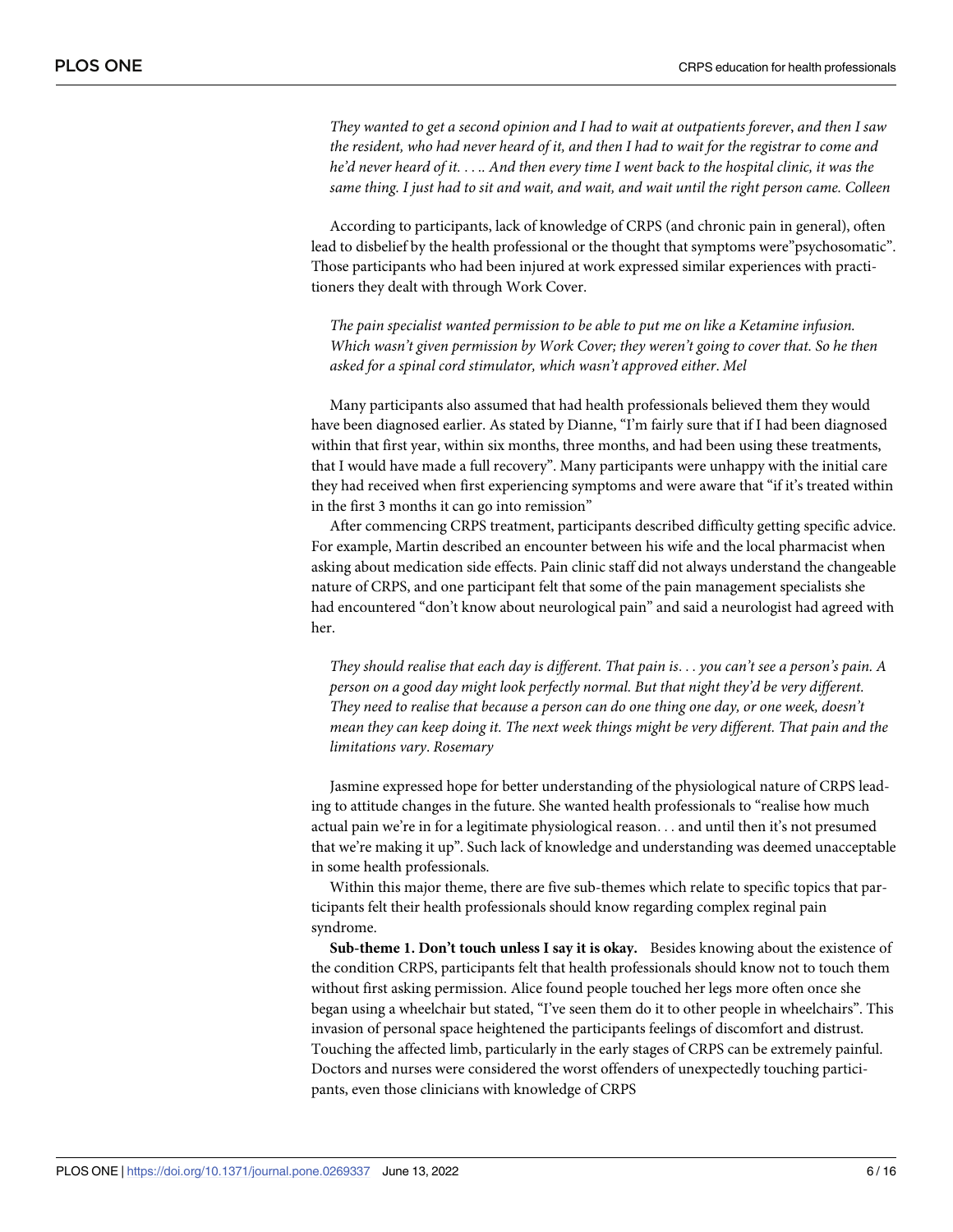*I think that they definitely should know whether it's ok or not to touch you. Because I've even found like supposed pain specialists who will just reach out and grab you. Grab you on the leg or the foot without even saying is it ok to. And wondered why the hell you jump and just about put yourself through the ceiling*. *Karen*

Sharon's concern was the length of time it took her pain to settle after uninvited touch.

*If you walk past me the wrong way and you touch that arm, that's a big deal for weeks, months, hours if you're lucky. But people just can't grasp the concept of how much pain. I reckon that's the biggest hurdle*. *Sharon*

**Sub-theme 2. Be patient with the patient/ It is important to develop a relationship.** Karen told of "Stumbling on the right doctor to find the right treatment" which was described by other participants as "going on a quest" and being "lucky". Having a rapport with a trusted health professional was considered necessary to managing CRPS. Participants taking Lyrica (pregabalin) described difficulty in elucidating clear thoughts which made consultations with new health professionals difficult as when clear answers could not be given to questions asked. Karen spoke of "feeling like an idiot" when being unable to coherently describe her pain to her specialist who did not know her well and said that at least her GP had known her for 27 years which made appointments with him "easier". Laura also found that her GP trusted her, accepted her words and felt he understood that how she looked did not always align with how she felt.

Lack of a shared history also affected those participants who had been hospitalised, particularly if the health professional did not attempt to build a rapport. One participant described being an inpatient and "some bloke that I've never met" making decisions about her without consultation with her, or her pain specialist. Just as this participant felt there had been assumptions made about her, so too did she make her own assumptions about the health professional. Her feelings at the time were, "They've got to do their pain rotation, which they hate, because. . .They're anesthetists because they don't want to talk to people. And they don't want people banging on about their pain".

Nurses were also mentioned but the care provided changed according to the ward the participant was admitted to. One participant described having a ketamine infusion on a surgical ward as "great because they are too busy", meaning that nurses did not have time to build close relationships and commence a discussion about their prescribed medication which often included opioid use. One participant stated that since health professionals have university degrees, they should know how "communicate" and "treat people as people", meaning, they should be building a rapport and providing care according to the individual needs of the patient.

Sharon felt judged by administration staff at a pain clinic when she told them about being unable to get to an appointment. She felt they "did not know her" or understand her mobility issues navigating the way from the taxi rank through a "huge hospital foyer with no seating" to the clinic.

The one and only time I went on my own, they had said to me that there was a volunteer that would be able to help me to get around, and there wasn't... I just had to get up onto the next *floor and I couldn't get there. I had to go home*. *Sharon*

Following such experiences, participants self-confidence was diminished, and they sometimes started to doubt themselves. Increasing their knowledge of CRPS though, helped the participants to reconcile their thoughts and rebuild their self-belief.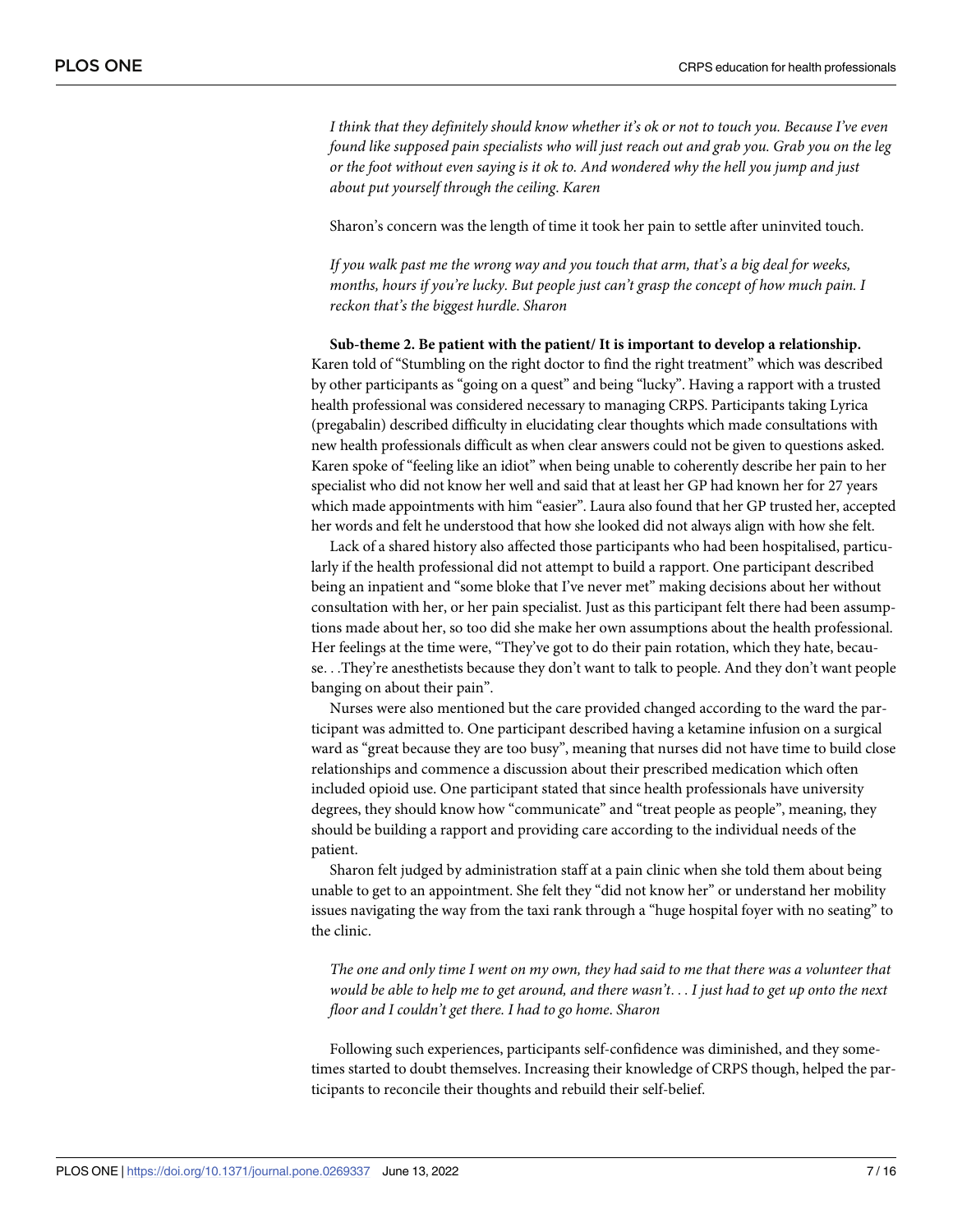*And I go through it on a few occasions where I kind of go is there actually something wrong* with me or am I just making this up?  $\dots$  I have a debate in my head for hours at a time... *you can't fake the thermal imaging that was taken which quite clearly showed there's a threedegree difference in the temperature of my legs, that kind of thing you can't fake it. So there has to be something there*. *Martin*

**Sub-theme 3: Educate yourself and educate the patient.** Participants who were also health professionals often had trouble finding advanced appropriate support because they were able to apply their disciplinary knowledge, but their body was sending different messages. They believed that the concepts involved in CRPS management are difficult to understand and unless a person lives through the experience, they never fully comprehend the condition. Two health professionals described allodynia when wearing a bra and shirt and one said,

*It took me a while to grasp that graded exposure in this neurological sense. It wasn't a cognitive thing; it was your neurological system.* . . . *there was no harm. It didn't matter what I thought. If that makes sense? But then again, I don't know if anybody with or without mental health experience could grasp that very easily anyway*. *It's quite a complicated thing to understand isn't it really? Dianne*

People are usually the experts in their own body and must become so when living with a long-term complex condition such as CRPS. A common thought was that if health professional students could meet and discuss CRPS with patients, they might better understand and believe future patients they encounter. Participants expressed willingness to help educate health professionals and many had similar ideas about their role in this education.

T*hey need to do a really good course and become more knowledgeable about this disease*, *and* they need to talk to some people like me. They need to talk 1<sup>st</sup> hand to people who've had it. *Rosemary*

Participants also recognised that self-management involves self-education, and that research is the key to a potential cure. Paul had participated in a research project, finding it a valuable educational experience.

*It's very good to talk about a patient's experience and see their different perspectives on things from a doctor's side of things*, *and from a patient's side of things. And sometimes those were two different views totally. Paul*

**Sub-theme 4. Choose your words carefully.** The way a health practitioner engaged with the participants, impacted their self-beliefs concerning CRPS. Jackie, when diagnosed was told, "Yes, you have CRPS it's a very sinister complaint". The word sinister has remained with her, regularly reminding Jackie that CRPS is "really awful". Jasmine spoke of feeling "punished for something that's not my fault" when she felt that doctors were not responding to her appropriately. Jasmine also felt frustrated with her lack of improvement saying, "if your doctor doesn't even expect much of you then you just kind of resign yourself to this life of disability and isolation. And it's a lot more depressing than it needs to be". Verbal communication is an important component of building a therapeutic relationship between health professionals and patients. So too is nonverbal communication such as looking at the person and maintaining eye contact.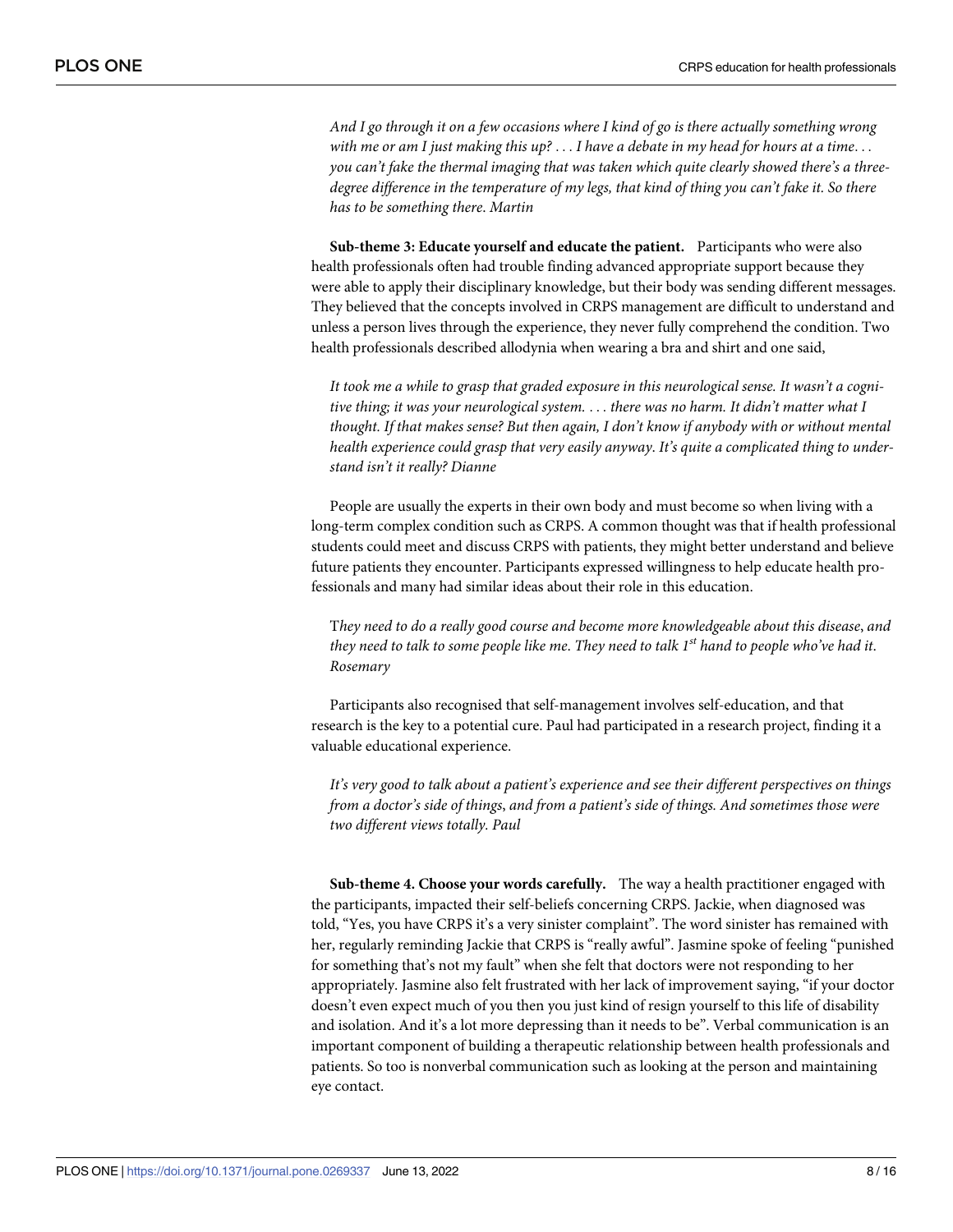Alice felt that her wheelchair was the major obstacle in effective communication, not only with health professionals but the general community also. She felt people would defer to an "able-bodied" person if she were with one, and not direct questions or conversation to her and said that her disabled friend had reported similar experiences. Other participants described walking aids such as crutches being a distraction for people speaking to them and felt that the crutches were more a part of the conversation than they were. For people who were already feeing disbelieved and disrespected, this caused them to also feel as if they were unimportant and being ignored. Many participants voiced such feelings and Alice felt that the psychological problems that could be caused by CRPS needed to be acknowledged and treated along with the pain.

**Sub-theme 5. Refer to others as needed.** Participants felt it was the role of the doctor to refer them to other services as necessary and provided examples of "cutting edge treatment going on in Europe", "chronic pain support groups" and "websites" they had discovered through their own enquiries. Jasmine felt that doctors with little knowledge of CRPS were "so scared of a malpractice lawsuit that they just kick you out" instead of referring her to another health professional. She also described a negative experience after being referred.

*Because there was CRPS in that region, he told me that no matter what the imaging showed him, he would under no circumstances touch me*. . .*Any pain I have is just going to be related to the CRPS. It's almost like once that ICD9 code for CRPS; RSD gets somehow on your chart. Then all of your problems are somehow magically related to that, or you're magically untreatable because that's on your chart*. . .*It makes me feel like I'm being punished for something that's not my fault*, *Jasmine*

Many examples were given where a health professional did not acknowledge their limited knowledge of CRPS or complex pain issues. Participants appreciated those health professionals who were honest and admitted they did not have all the answers and felt that multidisciplinary teams were the most effective.

The second theme will now be described.

## **Theme B. It is very hard to describe CRPS**

Participants were aware that CRPS can present very differently from person to person. The ability of a person one day, could also be quite different the next. They found it difficult to accept that some health professionals did not understand this.

*What affects one person in one way, isn't going to affect a person in another way.* . . . *because* my experience of pain, isn't going to be the same as someone who's got it in their arm, or their *back, or wherever else you know. It's going to be a totally different sensation. Paul*.

Health professionals seemed to expect that participants could eloquently express themselves. Describing the pain at its worst while still being accepted as credible was particularly hard when speaking to health practitioners with no knowledge of CRPS.

. . . *but trying to convey the fact that this is the most ridiculous amount of pain, people can't* fathom that. You're having me on. It can't be that bad. If it was that bad, I would have heard *about this disease. Sharon*

One participant described taking video footage of herself to show to health professionals because she could not find the words to express the severity of her pain. The video was more readily accepted than her words indicating disbelief on the part of the health professional.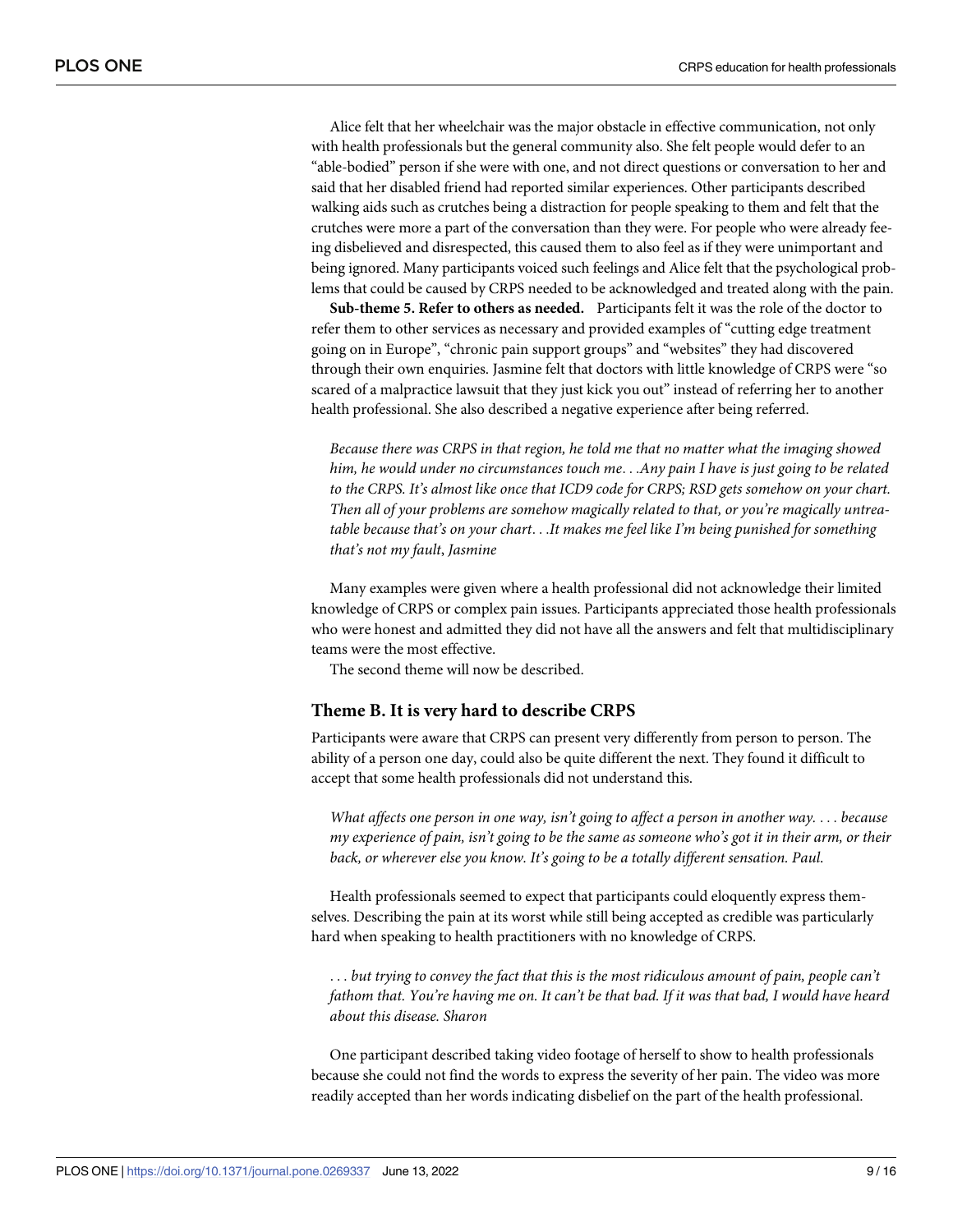<span id="page-9-0"></span>*It's so hard to explain that this pain is really severe. It's worse than childbirth. How do you explain it? I took a couple of movies of myself having a pain flare before the implant. That's* when the pains were 10 out of 10 shooting pains. When I have those pains, they jolt my whole *body. They come in succession. I'll be sitting there*. . . *every time I just*. . . *can't help but physically react to them. That's the closest I come to showing pain. And it really doesn't' tell anybody what it's like*. *Rosemary*

The consequences of an inability to adequately describe the pain to a health professional who had no understanding of CRPS were similar to the feelings described above. The participants felt disbelieved, disrespected and believed that if the health professionals knew more about CRPS, they would receive better care.

### **Discussion**

The major theme identified in this research is health professionals need to learn/know that CRPS exists. Participants felt that if their health professional knew more about the condition, they would not be disbelieved when they could not adequately describe their symptoms, pain levels and amount of suffering experienced. These issues are similar to those described by people living with other chronic pain conditions such as fibromyalgia [[31](#page-14-0)]. The idea that pain does not exist once there is no evidence of it was first suggested around 1000 CE and unfortunately, such attitudes exist today and are exhibited in disbelief and accusations of malingering by health professionals who demonstrate a lack of empathy towards their patients [\[31\]](#page-14-0).

The view of some health professionals that chronic pain patients are untrustworthy, depressed, drug-seeking or drug-abusing further increases the patient burden, compromises the patient/clinician relationship and results in poor levels of care [\[32\]](#page-14-0). Empathetic patientcentred care was found by Paul-Savoie et al. [\[33\]](#page-14-0) to be more forthcoming when patients had visible physical signs of pain such as in rheumatoid arthritis than in conditions such as fibromyalgia. The physical signs of CRPS are known to reduce over time and some patients are loath to display or disclose their pain levels [\[18\]](#page-13-0).

Participants expected that clinicians would respect their descriptions of the consequences of touching the affected limb. Therefore, uninvited touch led to distrust of the health professional concerned which compromised the therapeutic relationship. Therapeutic relationships are the relationships between a patient and a health professional and are focused on best patient outcomes, associated with patient satisfaction, quality of life, communication, trust, respect and patient centered care [\[34\]](#page-14-0). Within communication and patient-centred care, another foundational healthcare skill is providing information and gaining consent. Informed consent is a major ethical standard in research [\[35\]](#page-14-0), is highlighted as a concern before surgery and is a means of providing permission for lawful touching [\[36\]](#page-14-0). Health professionals, particularly nurses, are educated about consent issues during their undergraduate degrees including the difference between expressed and implied consent such as the person positioning their body for their temperature to be taken [[36](#page-14-0)]. It is surprising, therefore, that participants told of being touched on their affected limb without giving permission for it to be touched.

Aside from the consent issue, disbelief of the presence and intensity of their pain was offered by participants as another reason for clinicians touching a patient's affected limb without gaining prior consent. Health professionals working clinically are more likely than the general public to disbelieve people reporting chronic pain, and the higher the severity of the reported pain, the more likely it is to be discounted by clinicians. Nurses and physicians adjusting their empathy and practice according to the clinical condition as described by Paul-Savoie [\[33\]](#page-14-0) may explain the lack of adequate care shown to some participants in this study. An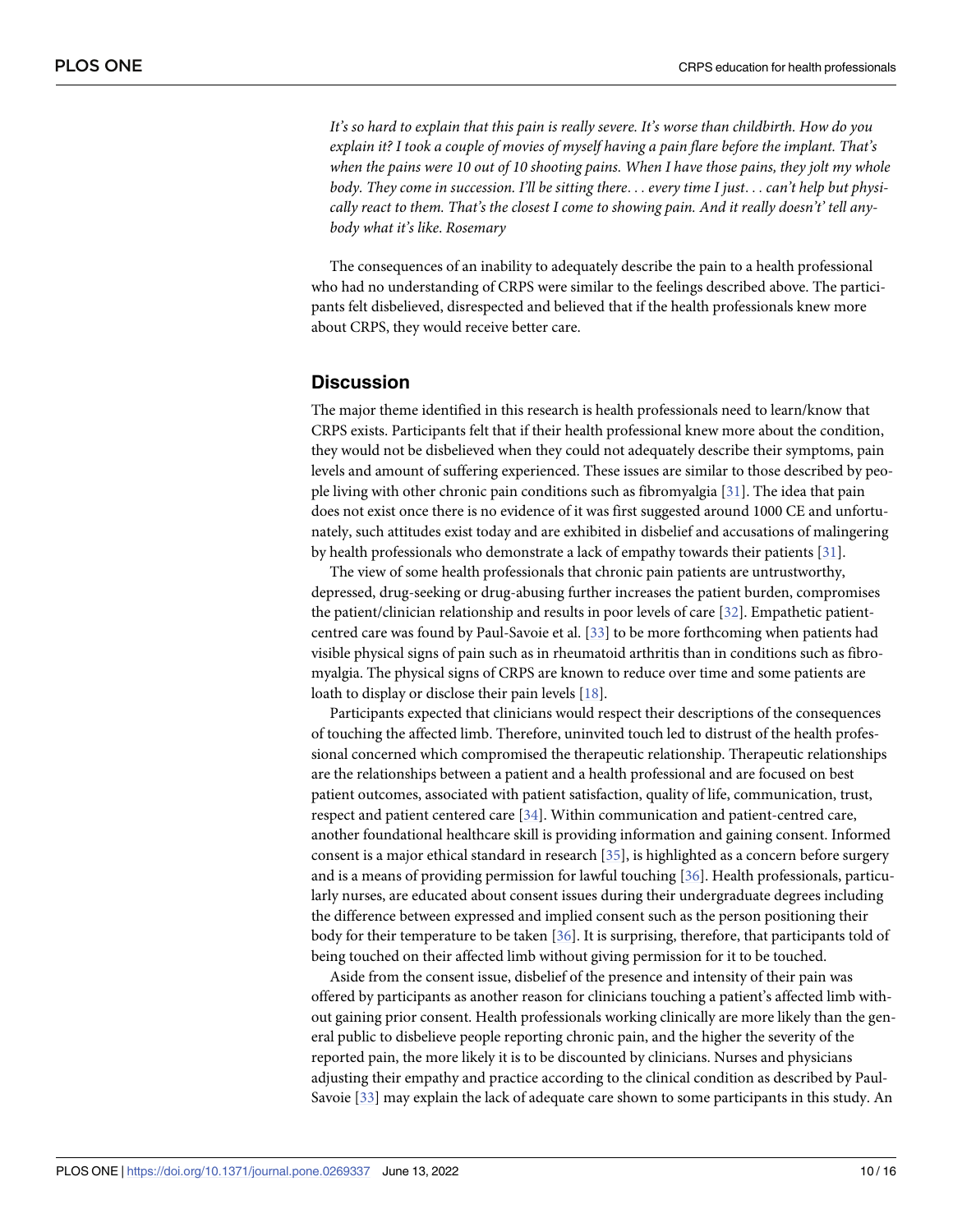<span id="page-10-0"></span>empathetic presence by the health professional is a factor in the delivery of patient-centred care which is related to positive outcomes for people living with chronic pain [[33](#page-14-0)]. Additionally, patients perceive their treatment to be effective and show reduced symptoms and improved recovery when they feel their doctor has a good 'bedside manner' which is described as the approach of the doctor to the patient and their interaction style [[37](#page-14-0)].

Development of an empathetic bedside manner and provision of patient-centred care rely on basic health care skills and effective communication. A therapeutic alliance is required where there is no power differential between the patient and the health professional, use of a biopsychosocial perspective and respect for the patient as a person to achieve effective patientcentred care [\[33\]](#page-14-0). Findings in this study support the notion that some health professionals lack adequate communication skills and do not provide effective patient-centred care. Back et al. [\[38\]](#page-14-0) assert that most current health professionals, particularly physicians, have not undertaken adequate communication skills training because the basic principles of communication were not recognised up to 10 years ago.

Recent research indicates that pain education in general is lacking across all health curricula and students pain knowledge, beliefs and attitudes are not adequate, particularly for people living with long term chronic pain conditions [\[39\]](#page-14-0). Research suggests that limited pain content is taught in undergraduate health science courses [\[40,](#page-14-0) [41\]](#page-14-0), and there is a discrepancy regarding the amount taught and the amount needed for effective practice [[32](#page-14-0)]. There is no current stipulated amount of pain education nominated for undergraduate health students to cover within their degrees for registration as a health professional in Australia, although Hong Kong does have this requirement for nurses [[42](#page-14-0)]. The International Association for the Study of Pain (IASP), the leading pain association in the world, has attempted to address this recognised shortfall.

IASP experts identified core concepts and developed nine curriculum outlines for pain education, suggesting these outlines be available free of charge, and be used throughout the world in medical and health professional education [[43](#page-14-0)]. Pain education core curricula were first developed by the IASP in the 1990s and were further refined in 2017 to include an Interprofessional Pain Curriculum Outline in recognition that multidisciplinary pain care necessitates collaboration between the professions which requires comprehension of others roles and expertise [\[43\]](#page-14-0). Health students in Canada are reported to have improved pain knowledge as a result of using the IASP curriculum [[44](#page-15-0)], however, it has been poorly integrated and pain education is still reported as inadequate in most countries [\[39\]](#page-14-0). Appropriate education of health professionals is important because current literature suggests that if acute pain is managed well when it occurs, the incidence of chronic pain is likely to be reduced [[14](#page-13-0)]. This idea is also supported in a CRPS context [\[8\]](#page-13-0).

Primary practitioners, such as GPs and physiotherapists were often the first to see participants in this research and, therefore have a large role to play in helping address this issue, a finding supported in the literature  $[8]$ . This notion is reflected in the European Taskforce Standard 15 "Physiotherapists and occupational therapists must have access to training in basic methods of pain rehabilitation and CRPS rehabilitation" [\[20\]](#page-13-0). The unique role played by pharmacists and medication management has also been shown to lead to better pain coping in patients, and to improved self-efficacy [[45](#page-15-0)]. When assessing the cause of delayed CRPS diagnosis, Lunden and Jorum [\[19\]](#page-13-0) suggest the cause is probably due to a lack of reporting and a lack of awareness. The authors in this current study suggest that all primary practitioners must have adequate education around the issue of chronic pain so that they can offer effective treatment for their patients. As reported by Boichat et al. [[8](#page-13-0)], appropriate CRPS education of health professionals can lead to better patient education in self-management, and it is the responsibility of the health professional to provide high-quality resources.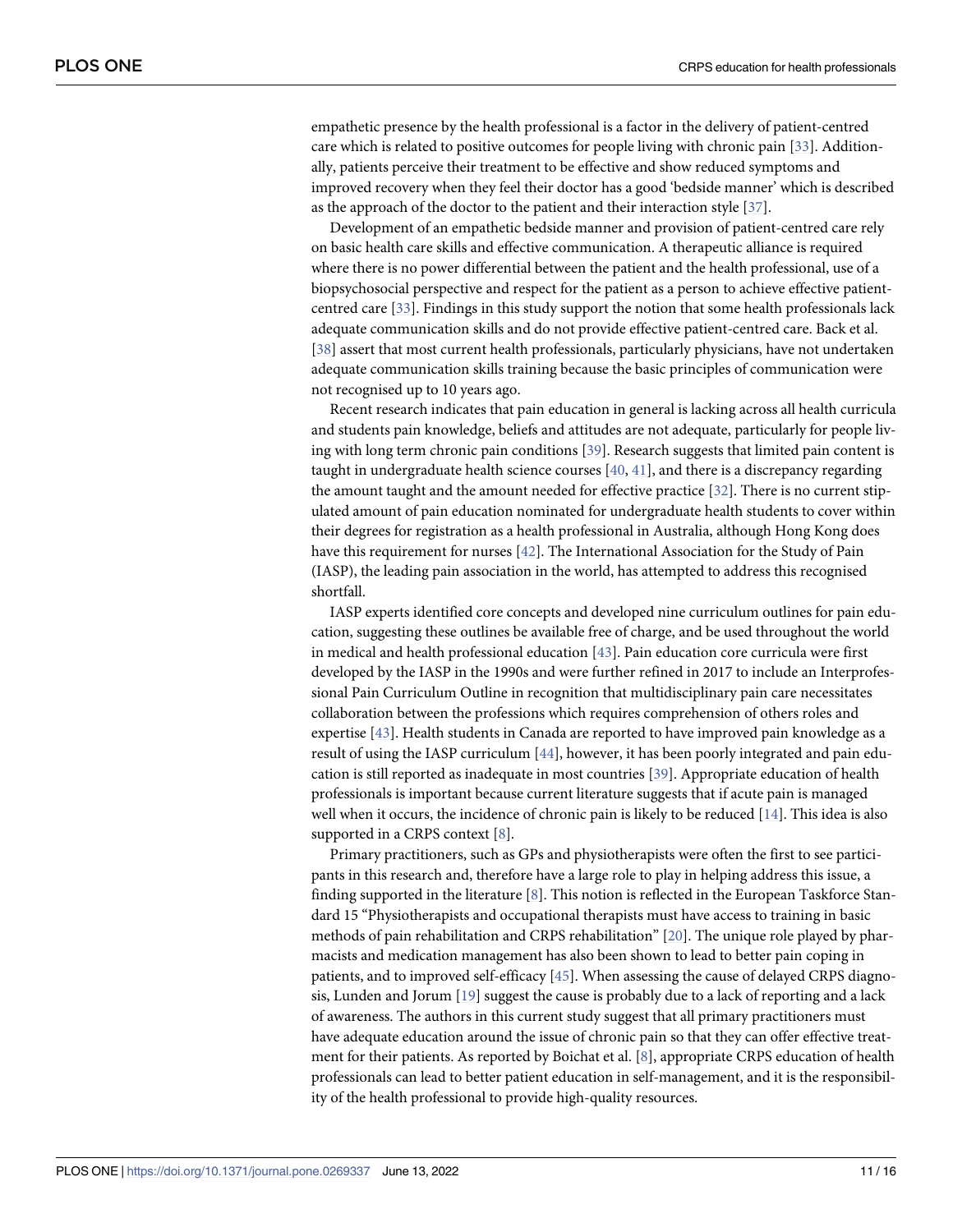<span id="page-11-0"></span>In cases where the cause of the pain is unknown, it is also important for primary practitioners to consider CRPS as a possible diagnosis and to refer patients to other specialists, as necessary. The European Pain Federation list three standards for the diagnosis and management of complex regional pain syndrome that relate to referral [\[20\]](#page-13-0). The authors in this current study also suggest that implementation of these standards worldwide could result in better referral practices for all patients with chronic pain.

### **Limitations**

The number of participants was limited. This limitation was addressed through the use of indepth interviews that allowed in-depth exploration with limited data collection points. Importantly we observed an agreement between participants in terms of major emerging themes. The non-inclusion of people who speak languages other than English must be recognised as a limitation in this research, however the interviewer only speaks English. Future studies with non-English speakers who suffer from CRPS should be conducted. The International Association for the Study of Pain advocates the use of patient voices in both research and education to achieve a humanistic, patient-centred approach to health care and to aid the understanding of the health care process and potential barriers to treatment effectiveness from the patients' perspective [\[46\]](#page-15-0). To further enhance research and practice people with other similar chronic pain conditions should be asked about their experiences to further investigate and inform this issue of health professionals' lack of knowledge. A better understanding of lived experiences of pain creates the potential to improve clinical pain management by enhancing comprehension and empathy from clinicians [\[47\]](#page-15-0).

## **Conclusion and recommendations**

This paper reported on the answers people living with complex regional pain syndrome gave when asked the question, "What do you think health professionals should know about your condition to treat you more effectively"? The major theme that emerged from this research was health professionals do not know enough about CRPS. Within this theme, the following sub-themes were identified: don't touch unless I say it is okay; be patient with the patient/ it is important to develop a relationship; educate yourself and educate the patient; choose your words carefully, and, refer to others as needed. An additional theme of it is very hard to describe CRPS was also identified. The findings indicated that health professionals need to know of the existence of CRPS, require better knowledge about pain, and some, could improve their approach to patient care. Despite the IASP curriculum guidelines being developed and available free of charge, it would appear that little use is made of them by educational facilities. It is recommended that these guidelines be used to ensure a mandated minimum level of pain content is taught to all health students at the undergraduate level. Education about pain should be complemented by education in communication skills as this will lead to health professionals acquiring the skills necessary for an effective bedside manner resulting in better patient-centred care.

To the authors' knowledge, this is the first study examining the knowledge requirements of health professionals as determined by people living with CRPS. Recommendations arising from this study focus on primary practitioners. Participants felt that health professionals do not know enough about CRPS. Participants also wanted to be believed and treated appropriately. Therefore, the recommendations are increasing the knowledge of health professionals, improving their bedside manner and enhancing their capability to provide patient-centred care. This can be achieved through education on CRPS and pain in general and education on therapeutic communication of undergraduate and post-graduate health professionals.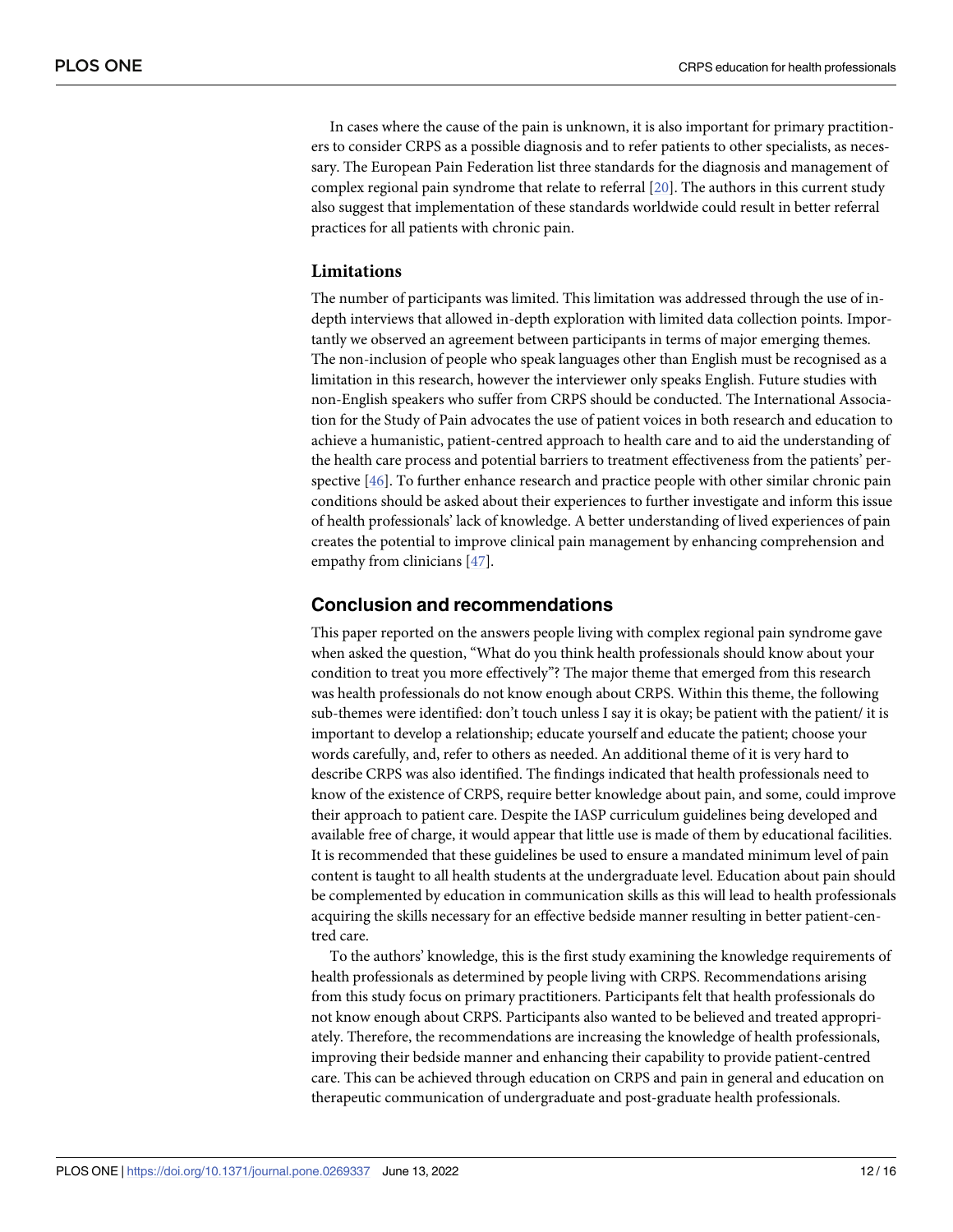According to Back et al. [\[38\]](#page-14-0), communication skills training at the undergraduate level would take 10 years to result in a fully educated workforce, therefore a two-fold approach to education about pain and communication skills is suggested by the authors of this current study. Firstly, the inclusion of a unit on communication skills should be considered for all health students. Concepts such as therapeutic communication, consent, bedside manner, and acceptance of the patient voice are necessary. Health professionals should also have a mandated amount of pain-related content included in their undergraduate education. Such content needs to include the difference between acute and chronic pain and should be based on the IASP guidelines. Such education should also refer to CRPS because of the devastating consequences experienced by people who have this condition through delayed diagnoses and inappropriate treatment.

Despite the documented need for improved pain education in health students, most pain training is known to occur in the clinical setting [[15](#page-13-0)]. Therefore, post-graduate, training in the clinical setting is also recommended. Focused workshops and on-site multidisciplinary professional development activities about pain, communication and patient-centred care will ensure that those health professionals who have not encountered this information at an undergraduate level, or those requiring further training, can gain the education necessary to provide effective evidence-based care.

## **Supporting information**

**S1 [File.](http://www.plosone.org/article/fetchSingleRepresentation.action?uri=info:doi/10.1371/journal.pone.0269337.s001) COREQ checklist.** (DOCX)

## **Acknowledgments**

This research did not receive any specific grant from funding agencies in the public, commercial, or not-for-profit sectors. There are no conflicts of interest to declare.

## **Author Contributions**

**Conceptualization:** Colleen Johnston-Devin, Marion Gray.

**Data curation:** Colleen Johnston-Devin.

**Formal analysis:** Colleen Johnston-Devin, Florin Oprescu, Marianne Wallis, Marion Gray.

**Investigation:** Colleen Johnston-Devin.

**Methodology:** Colleen Johnston-Devin, Florin Oprescu, Marianne Wallis, Marion Gray.

**Project administration:** Colleen Johnston-Devin.

**Resources:** Colleen Johnston-Devin.

**Supervision:** Florin Oprescu, Marianne Wallis, Marion Gray.

**Validation:** Colleen Johnston-Devin, Marion Gray.

**Writing – original draft:** Colleen Johnston-Devin, Florin Oprescu, Marianne Wallis, Marion Gray.

**Writing – review & editing:** Colleen Johnston-Devin, Florin Oprescu, Marianne Wallis, Marion Gray.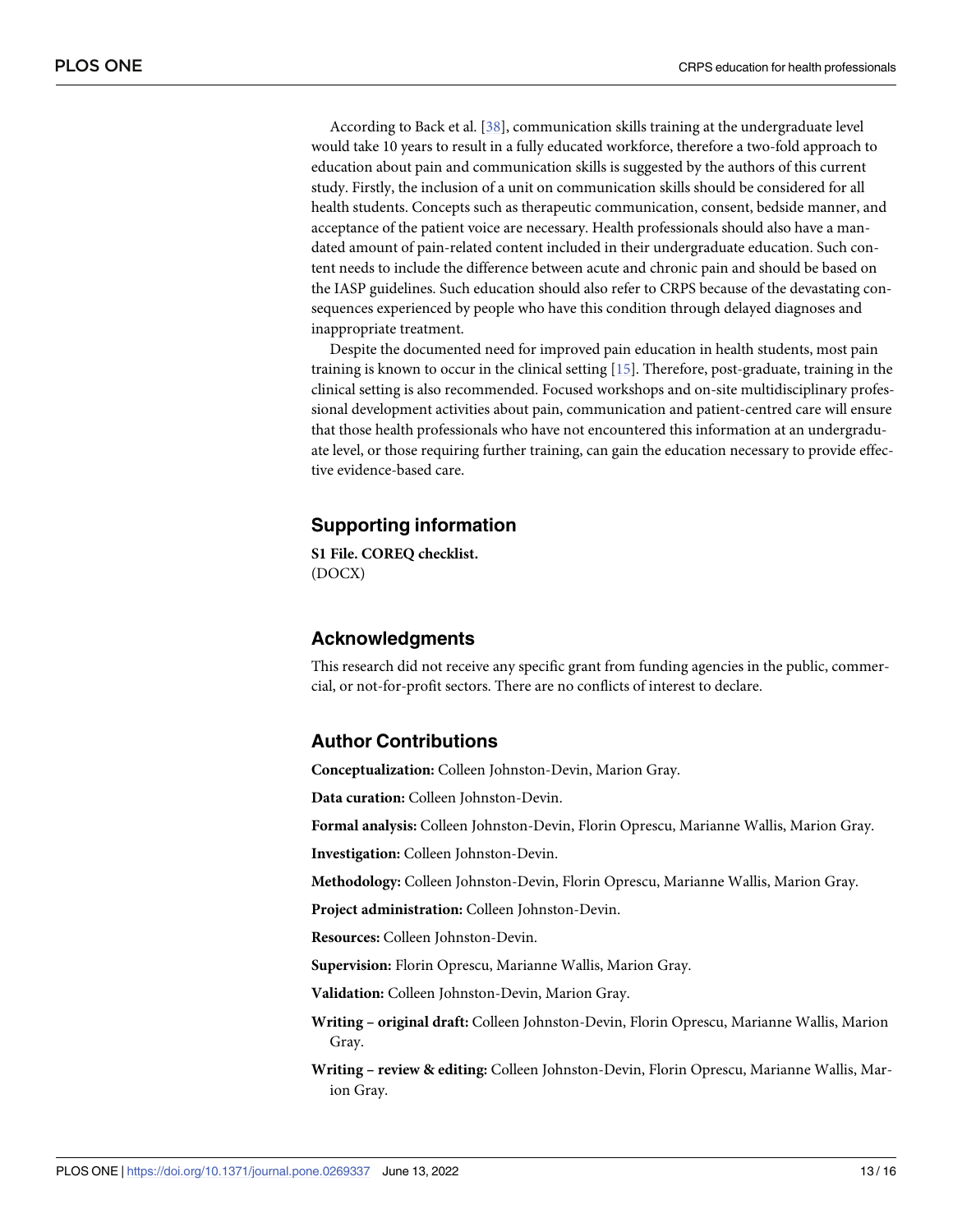## <span id="page-13-0"></span>**References**

- **[1](#page-1-0).** Russo MA, Georgius P, Pires AS, Heng B, Allwright M, Guennewig B, et al. Novel immune biomarkers in complex regional pain syndrome. J Neuroimmunol. 2020; 347:577330–. [https://doi.org/10.1016/j.](https://doi.org/10.1016/j.jneuroim.2020.577330) [jneuroim.2020.577330](https://doi.org/10.1016/j.jneuroim.2020.577330) PMID: [32731051](http://www.ncbi.nlm.nih.gov/pubmed/32731051)
- **[2](#page-1-0).** Harris PS, Bedini LA, Etnier JL. An examination of leisure and quality of life in individuals with complex regional pain syndrome (CRPS). Ann Ther Rec. 2016; 23:1–11.
- **[3](#page-1-0).** Marinus J, Perez RSGM, van Eijs F, van Gestel MA, Geurts JW, Huygen FJ, et al. The role of pain coping and kinesiophobia in patients with complex regional pain syndrome type 1 of the legs. Clin J Pain. 2013; 29(7):563–9. <https://doi.org/10.1097/AJP.0b013e31826f9a8a> PMID: [23739533](http://www.ncbi.nlm.nih.gov/pubmed/23739533)
- **[4](#page-1-0).** Borchers AT, Gershwin ME. Complex regional pain syndrome:A comprehensive and critical review. Autoimmun Rev. 2014; 13:242–65. <https://doi.org/10.1016/j.autrev.2013.10.006> PMID: [24161450](http://www.ncbi.nlm.nih.gov/pubmed/24161450)
- **[5](#page-2-0).** Bruehl S. Complex regional pain syndrome state of the art review. BMJ [Internet]. 2015; 350: h2730.
- **[6](#page-1-0).** van der Veen P. CRPS: A contingent hypothesis with prostaglandins as cruical conversion. Med Hypotheses. 2015; 85:568–75. <https://doi.org/10.1016/j.mehy.2015.07.017> PMID: [26220260](http://www.ncbi.nlm.nih.gov/pubmed/26220260)
- **[7](#page-2-0).** Kocz R. History and Epidemiology. In: Nader ND, Visnjevac O, editors. Complex Regional Pain Syndrome: Past, Present and Future. New York: Nova Science Publishers, Inc; 2015. p. 1–18.
- **[8](#page-1-0).** Boichat C, Llewellyn A, Grieve S, McCabe C. The role of nonmedical therapeutic approaches in the rehabilitation of complex regional pain syndrome. Current Treatment Options in Rheumatology. 2020; 6:299–311. [https://doi.org/10.1007/s40674-020-00156-9.](https://doi.org/10.1007/s40674-020-00156-9)
- **[9](#page-1-0).** Dietz C, Müller M, Reinhold A-K, Karch L, Schwab B, Forer L, et al. What is normal trauma healing and what is complex regional pain syndrome I? An analysis of clinical and experimental biomarkers. Pain. 2019; 160(10):2278–89. <https://doi.org/10.1097/j.pain.0000000000001617> PMID: [31095096](http://www.ncbi.nlm.nih.gov/pubmed/31095096)
- **[10](#page-1-0).** van Velzen GAJ, Perez RSGM, van Gestel MA, Huygen FJ, van Kleef M, van Eijs F, et al. Healthrelated quality of life in 975 patients with complex regional pain syndrome type 1. Pain. 2014; 155:629– 34. <https://doi.org/10.1016/j.pain.2013.12.017> PMID: [24342465](http://www.ncbi.nlm.nih.gov/pubmed/24342465)
- **[11](#page-1-0).** Darnall BD. Reducing the global burden of chronic pain. Global Solutions Journal. 2019;(4):243–8.
- **[12](#page-1-0).** AIHW. Chronic pain in Australia. Canberra: Australian Institute of Health and Welfare, Australian Government; 2020.
- **[13](#page-1-0).** Tahmoush AJ. Causalgia: Redefinition as a clinical pain syndrome. Pain. 1981; 10(2):187–97. [https://](https://doi.org/10.1016/0304-3959%2881%2990194-9) [doi.org/10.1016/0304-3959\(81\)90194-9](https://doi.org/10.1016/0304-3959%2881%2990194-9) 00006396-198104000-00006. PMID: [7267135](http://www.ncbi.nlm.nih.gov/pubmed/7267135)
- **[14](#page-1-0).** Mills SEE, Nicolson KP, Smith BH. Chronic pain: a review of its epidemiology and associated factors in population-based studies. Br J Anaesth. 2019; 123(2):e273–e83. Epub 2019/05/10. [https://doi.org/10.](https://doi.org/10.1016/j.bja.2019.03.023) [1016/j.bja.2019.03.023](https://doi.org/10.1016/j.bja.2019.03.023) PMID: [31079836.](http://www.ncbi.nlm.nih.gov/pubmed/31079836)
- **[15](#page-1-0).** Gordon DB, Watt-Watson J, Hogans BB. Interprofessional pain education-with, from, and about competent, collaborative practice teams to transform pain care. Pain Rep. 2018; 3(3):e663. [https://doi.org/10.](https://doi.org/10.1097/PR9.0000000000000663) [1097/PR9.0000000000000663](https://doi.org/10.1097/PR9.0000000000000663) PMID: [29922750](http://www.ncbi.nlm.nih.gov/pubmed/29922750)
- **[16](#page-2-0).** van Manen M. Researching Lived Experience: Human Science for an Action Sensitive Pedagogy. New York: State University of New York Press; 1990.
- **[17](#page-2-0).** Tuohy D, Cooney A, Dowling M, Murphy K, Sixmith J. An overview of interpretive phenomenology as a research methodology. Nurs Researcher. 2013; 20(6):17–20. 2012171684. [https://doi.org/10.7748/](https://doi.org/10.7748/nr2013.07.20.6.17.e315) [nr2013.07.20.6.17.e315](https://doi.org/10.7748/nr2013.07.20.6.17.e315) PMID: [23909107](http://www.ncbi.nlm.nih.gov/pubmed/23909107)
- **[18](#page-9-0).** Johnston-Devin C, Oprescu F, Gray M, Wallis M. Patients Describe their Lived Experiences of Battling to Live with Complex Regional Pain Syndrome. J Pain. 2021. [https://doi.org/10.1016/j.jpain.2021.03.](https://doi.org/10.1016/j.jpain.2021.03.151) [151](https://doi.org/10.1016/j.jpain.2021.03.151) PMID: [33892156](http://www.ncbi.nlm.nih.gov/pubmed/33892156)
- **[19](#page-2-0).** Lunden LK, Jorum E. The challenge of recognizing severe pain and autonomic abnormalities for early diagnosis of CRPS. Scand J Pain. 2021. <https://doi.org/10.1515/sjpain-2021-0036> PMID: [33838088](http://www.ncbi.nlm.nih.gov/pubmed/33838088)
- **[20](#page-2-0).** Goebel A, Barker CH, Birklein F, Brunner F, Casale R, Eccleston C, et al. Standards for the diagnosis and management of complex regional pain syndrome: Results of a European Pain Federation task force. European Journal of Pain (United Kingdom). 2019; 23(4):641–51. [https://doi.org/10.1002/ejp.](https://doi.org/10.1002/ejp.1362) [1362](https://doi.org/10.1002/ejp.1362) PMID: [30620109](http://www.ncbi.nlm.nih.gov/pubmed/30620109)
- **[21](#page-2-0).** Lewis SJ, Kersten SP, McCabe MC, McPherson RK, Blake RD. Body perception disturbance: A contribution to pain in complex regional pain syndrome (CRPS). Pain. 2007; 133(1–3):111–9. [https://doi.org/](https://doi.org/10.1016/j.pain.2007.03.013) [10.1016/j.pain.2007.03.013](https://doi.org/10.1016/j.pain.2007.03.013) PMID: [17509761](http://www.ncbi.nlm.nih.gov/pubmed/17509761)
- **[22](#page-2-0).** Packham TL, Wainio K, Wong M-K. Persons with Complex Regional Pain Syndrome Renegotiate Social Roles and Intimacy: A Qualitative Study. Pain Med. 2020; 21(2):239–46. [https://doi.org/10.1093/](https://doi.org/10.1093/pm/pnz173) [pm/pnz173](https://doi.org/10.1093/pm/pnz173) PMID: [31504892](http://www.ncbi.nlm.nih.gov/pubmed/31504892)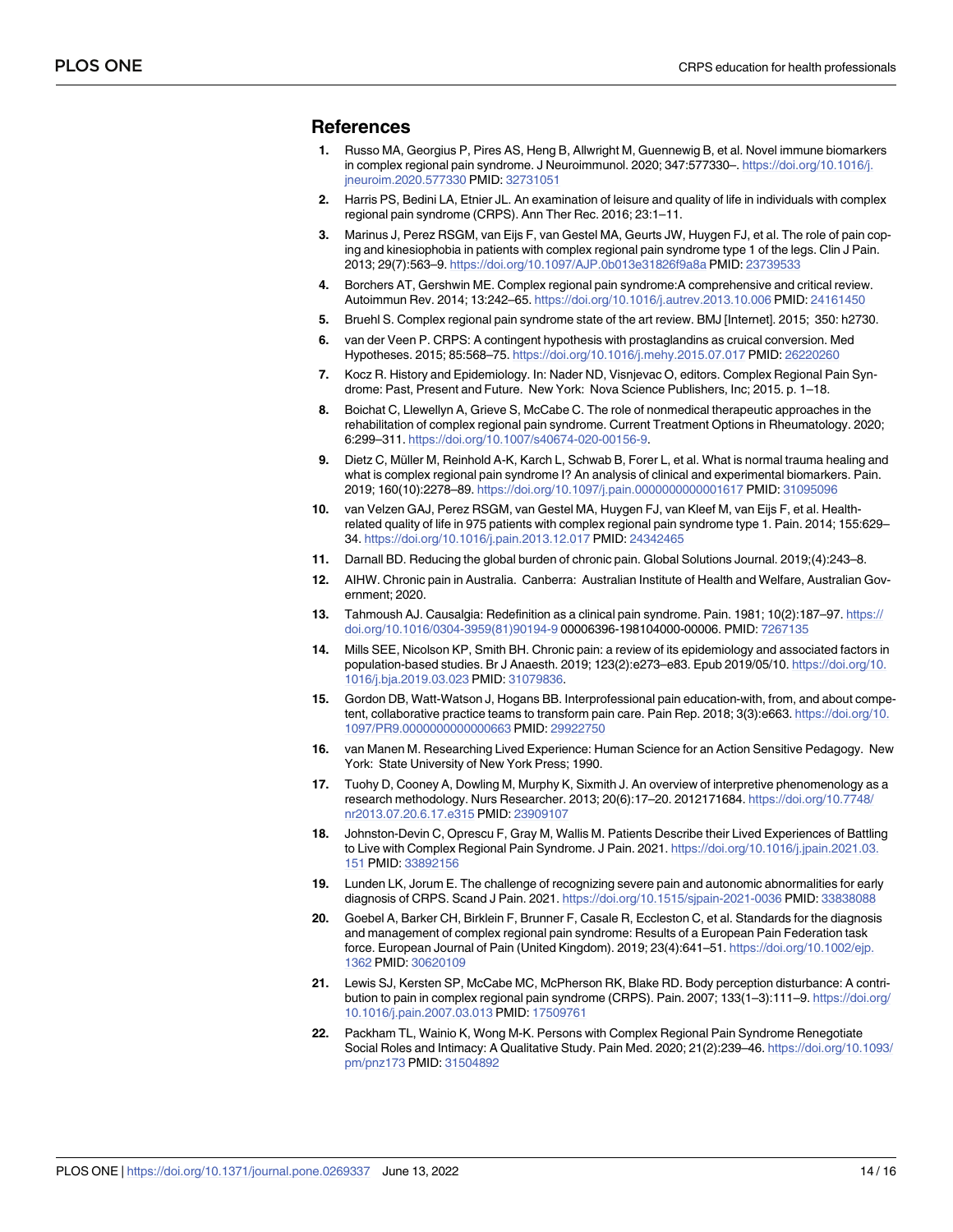- <span id="page-14-0"></span>**[23](#page-2-0).** Ten Brink AF, Peters L, Kompouli P-I, Jordan A, McCabe CS, Goebel A, et al. Bodily changes and sensory sensitivity in complex regional pain syndrome and fibromyalgia. Pain. 2020; 161(6):1361. [https://](https://doi.org/10.1097/j.pain.0000000000001830) [doi.org/10.1097/j.pain.0000000000001830](https://doi.org/10.1097/j.pain.0000000000001830) PMID: [32049896](http://www.ncbi.nlm.nih.gov/pubmed/32049896)
- **[24](#page-2-0).** van Manen M, Higgins I, van der Riet P. A conversation with Max van Manen on phenomenology in its original sense. Nurs Health Sci. 2016; 18:4–7. <https://doi.org/10.1111/nhs.12274> PMID: [26931367](http://www.ncbi.nlm.nih.gov/pubmed/26931367)
- **[25](#page-3-0).** Seidman I. Interviewing as Qualitative Research: A guide for Researchers in Education and the Social Sciences. 4th edition ed. New York: Teachers College Press; 2013.
- **[26](#page-4-0).** Crotty M. Phenomenology and nursing research. South Melbourne, Victoria: Churchill Livingstone.; 1996.
- **[27](#page-4-0).** Patton MQ. Qualitative Research and Evaluative Methods—Fourth edition. Thousand Oaks: SAGE Publications, Inc.; 2015.
- **[28](#page-4-0).** Moustakas C. Heuristic research: design, methodology, and applications. Thousand Oaks, California 2011. Available from: [http://methods.sagepub.com/book/heuristic-research-design-methodology-and](http://methods.sagepub.com/book/heuristic-research-design-methodology-and-applications)[applications.](http://methods.sagepub.com/book/heuristic-research-design-methodology-and-applications)
- **[29](#page-4-0).** Johnston CM, Wallis M, Oprescu FI, Gray M. Methodological considerations related to nurse researchers using their own experience of a phenomenon within phenomenology. J Adv Nurs. 2017; 73(3):574– 84. <https://doi.org/10.1111/jan.13198> PMID: [27809372](http://www.ncbi.nlm.nih.gov/pubmed/27809372)
- **[30](#page-4-0).** Eldh AC, Årestedt L, Berterö C. Quotations in Qualitative Studies: Reflections on Constituents, Custom, and Purpose. Int J Qual Meth. 2020; 19:1. <https://doi.org/10.1177/1609406920969268>
- **[31](#page-9-0).** Quintner J. Why Are Women with Fibromyalgia so Stigmatized? Pain Med. 2020; 21(5):882–8. [https://](https://doi.org/10.1093/pm/pnz350) [doi.org/10.1093/pm/pnz350](https://doi.org/10.1093/pm/pnz350) PMID: [31986200](http://www.ncbi.nlm.nih.gov/pubmed/31986200)
- **[32](#page-9-0).** Chibnall JT, Tait RC, Gammack JK. Physician judgments and the burden of chronic pain. Pain Med. 2018; 19(10):1961–71. <https://doi.org/10.1093/pm/pnx342> PMID: [29361153](http://www.ncbi.nlm.nih.gov/pubmed/29361153)
- **[33](#page-9-0).** Paul-Savoie E, Bourgault P, Potvin S, Gosselin E, Lafrenaye S. The Impact of Pain Invisibility on Patient-Centered Care and Empathetic Attitude in Chronic Pain Management. Pain Res Manag. 2018; 2018:6375713. <https://doi.org/10.1155/2018/6375713> PMID: [30344801](http://www.ncbi.nlm.nih.gov/pubmed/30344801)
- **[34](#page-9-0).** Kornhaber R, Walsh K, Duff J, Walker K. Enhancing adult therapeutic interpersonal relationships in the acute health care setting: an integrative review. J Multidiscip Healthc. 2016; 9(1):537–46. [https://doi.](https://doi.org/10.2147/JMDH.S116957) [org/10.2147/JMDH.S116957](https://doi.org/10.2147/JMDH.S116957) PMID: [27789958](http://www.ncbi.nlm.nih.gov/pubmed/27789958)
- **[35](#page-9-0).** NHMRC. National Statement on Ethical Conduct in Human Research; 2016 Available from: [https://](https://www.nhmrc.gov.au/_files_nhmrc/publications/attachments/e72_national_statement_may_2015_150514_a.pdf) [www.nhmrc.gov.au/\\_files\\_nhmrc/publications/attachments/e72\\_national\\_statement\\_may\\_2015\\_](https://www.nhmrc.gov.au/_files_nhmrc/publications/attachments/e72_national_statement_may_2015_150514_a.pdf) [150514\\_a.pdf.](https://www.nhmrc.gov.au/_files_nhmrc/publications/attachments/e72_national_statement_may_2015_150514_a.pdf)
- **[36](#page-9-0).** Heaton L. Legal aspects of nursing. In: Berman A, Frandsen G, Snyder S, Levett-Jones T, Burston A, Dwyer T, et al., editors. Kozier and Erb's Fundamentals of Nursing. 1. 5th Australian ed. Melbourne: Pearson; 2021. p. 56–89.
- **[37](#page-10-0).** Parnas S, Isobel S. Navigating the social synapse: the neurobiology of bedside manner. Australas Psychiatry. 2018; 26(1):70–2. <https://doi.org/10.1177/1039856217726224> PMID: [28836828.](http://www.ncbi.nlm.nih.gov/pubmed/28836828)
- **[38](#page-10-0).** Back AL, Fromme EK, Meier DE. Training Clinicians with Communication Skills Needed to Match Medical Treatments to Patient Values. J Am Geriatr Soc. 2019; 67(S2):S435–S41. [https://doi.org/10.1111/](https://doi.org/10.1111/jgs.15709) [jgs.15709](https://doi.org/10.1111/jgs.15709) PMID: [31074864](http://www.ncbi.nlm.nih.gov/pubmed/31074864)
- **[39](#page-10-0).** Thompson K, Johnson M, Milligan J, Briggs M. Twenty-five years of pain education research-what have we learned? Findings from a comprehensive scoping review of research into pre-registration pain education for health professionals. Pain. 2018; 159(11):2146–58. [https://doi.org/10.1097/j.pain.](https://doi.org/10.1097/j.pain.0000000000001352) [0000000000001352](https://doi.org/10.1097/j.pain.0000000000001352) PMID: [30052574](http://www.ncbi.nlm.nih.gov/pubmed/30052574)
- **[40](#page-10-0).** Herr K, Marie BS, Gordon DB, Paice JA, Watt-Watson J, Stevens BJ, et al. An Interprofessional Consensus of Core Competencies for Prelicensure Education in Pain Management: Curriculum Application for Nursing. J Nurs Educ. 2015; 54(6):317–27. <https://doi.org/10.3928/01484834-20150515-02> PMID: [26057425](http://www.ncbi.nlm.nih.gov/pubmed/26057425)
- **[41](#page-10-0).** Thompson K, Milligan J, Johnson M, Briggs M. Pain education in professional health courses—a scoping review of standards, protocols and frameworks. Physiotherapy. 2016; 102(1):e37–e8. [https://doi.](https://doi.org/10.1016/j.physio.2016.10.052) [org/10.1016/j.physio.2016.10.052](https://doi.org/10.1016/j.physio.2016.10.052).
- **[42](#page-10-0).** Chan JC, Hamamura T. Emotional intelligence, pain knowledge, and attitudes of nursing students in Hong Kong. Pain Manag Nurs. 2016; 17(2):159–68. <https://doi.org/10.1016/j.pmn.2016.02.001> PMID: [27108083](http://www.ncbi.nlm.nih.gov/pubmed/27108083)
- **[43](#page-10-0).** IASP. IASP Interprofessional Pain Curriculum Outline Washington, USA: International Association for the Study of Pain; 2018. Available from: [https://www.iasp-pain.org/Education/CurriculumDetail.aspx?](https://www.iasp-pain.org/Education/CurriculumDetail.aspx?ItemNumber=2057) [ItemNumber=2057](https://www.iasp-pain.org/Education/CurriculumDetail.aspx?ItemNumber=2057).